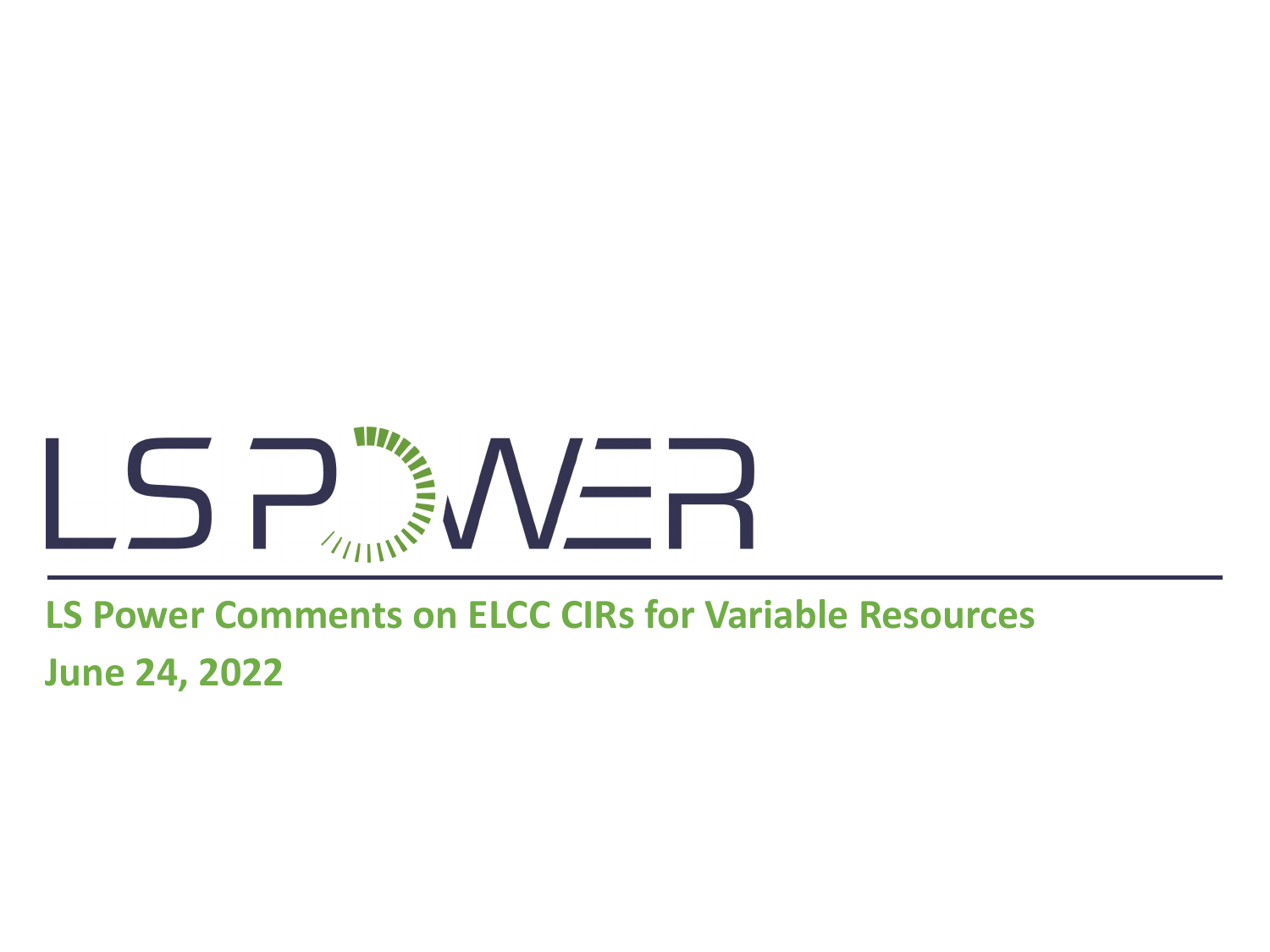### **About LS Power**

#### **LS Power is a development, investment and operating company focused on the North American power and energy infrastructure sector**

- Founded in 1990, LS Power has 280 employees across its principal and affiliate offices in New York, New Jersey, Missouri, Texas and California
- LS Power is at the leading edge of the industry's transition to low-carbon energy by commercializing new technologies and developing new markets.
	- **Utility-scale power projects across multiple fuel and technology types**, such as pumped storage hydro, wind, solar and natural gas-fired generation
	- **Battery energy storage**, market-leading utility-scale solutions that complement weather dependent renewables like wind and solar energy
	- **High voltage electric transmission infrastructure**, which is key to increasing grid reliability and efficiency, as well as carrying renewable energy from remote locations to population centers
	- **EVgo, the nation's largest public fast charging platform for electric vehicles** and first platform to be 100% powered by renewable energy
	- **CPower Energy Management**, the largest demand response provider in the country that is dedicated solely to the commercial and industrial sector
- Since inception, LS Power has developed, constructed, managed and acquired competitive power generation and transmission infrastructure, for which **we have raised over \$47 billion in debt and equity financing.**
	- **Developed over 11,000 MW of power generation** (both conventional and renewable) across the United States
	- **Acquired over 34,000 MW of power generation assets** (both conventional and renewable)
	- **Developed over 660 miles of high voltage transmission**, with ~400 miles of additional transmission under development

#### **Utilize deep industry expertise as owner/operator**

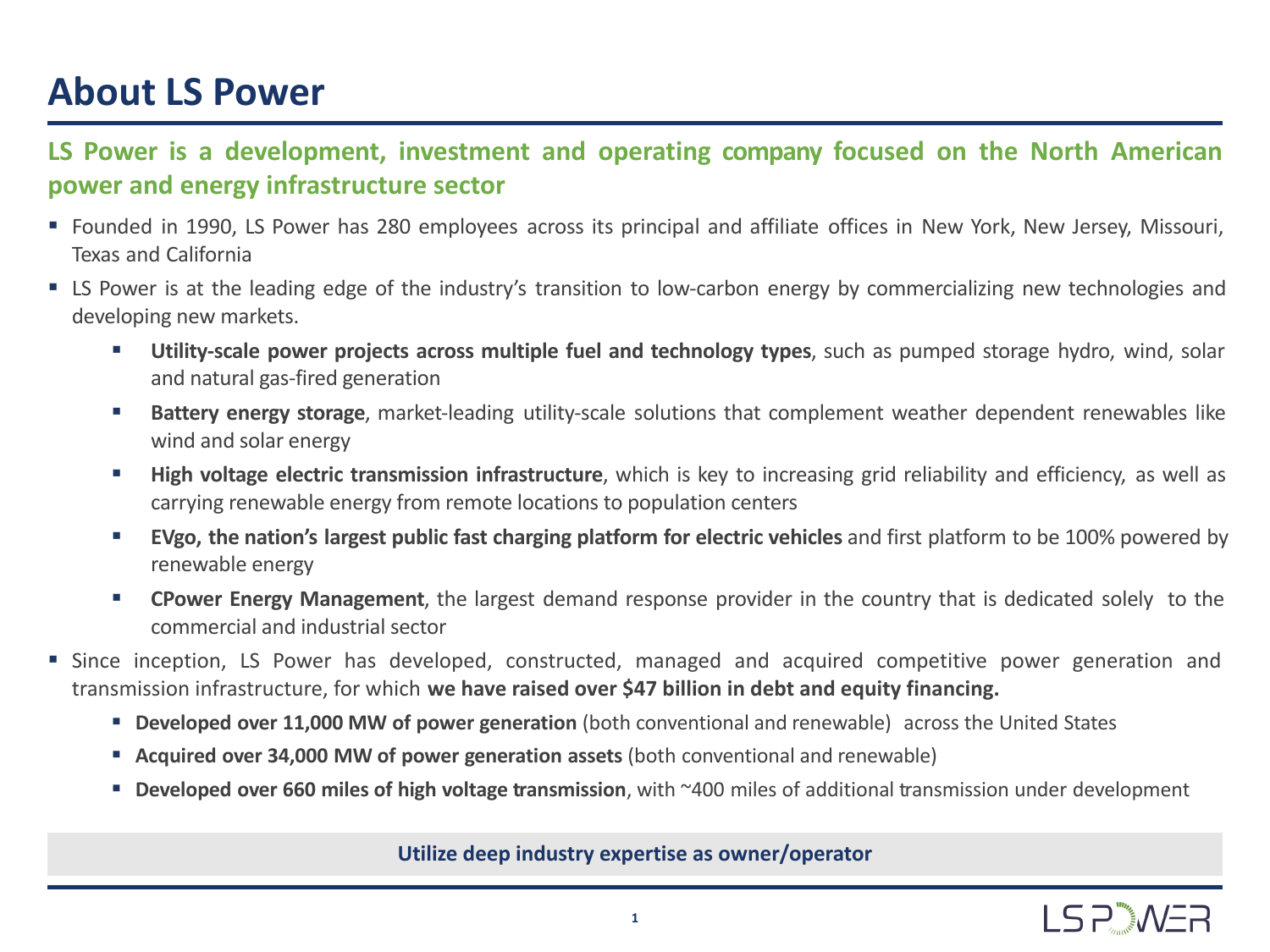# **LS Power Project Portfolio**

#### **Extensive development/operating experience across multiple markets and technologies**

- With over \$47 billion in equity and debt raised, LS Power has developed and acquired 120 Power Generation projects (renewable and conventional generation), 7 Transmission projects, and 5 Battery Energy Storage projects
- Mars 2.2MWdc **REV Renewables** ■ LS Power's Energy Transition Platforms includes CPower Energy Management, Endurant Energy, EVgo, Rise Light & Power, and REV Renewables. Additionally, LS Power has Waste to Energy initiatives through its Joint Ventures with the Landfill Group, BioStar Renewables and ARM Energy



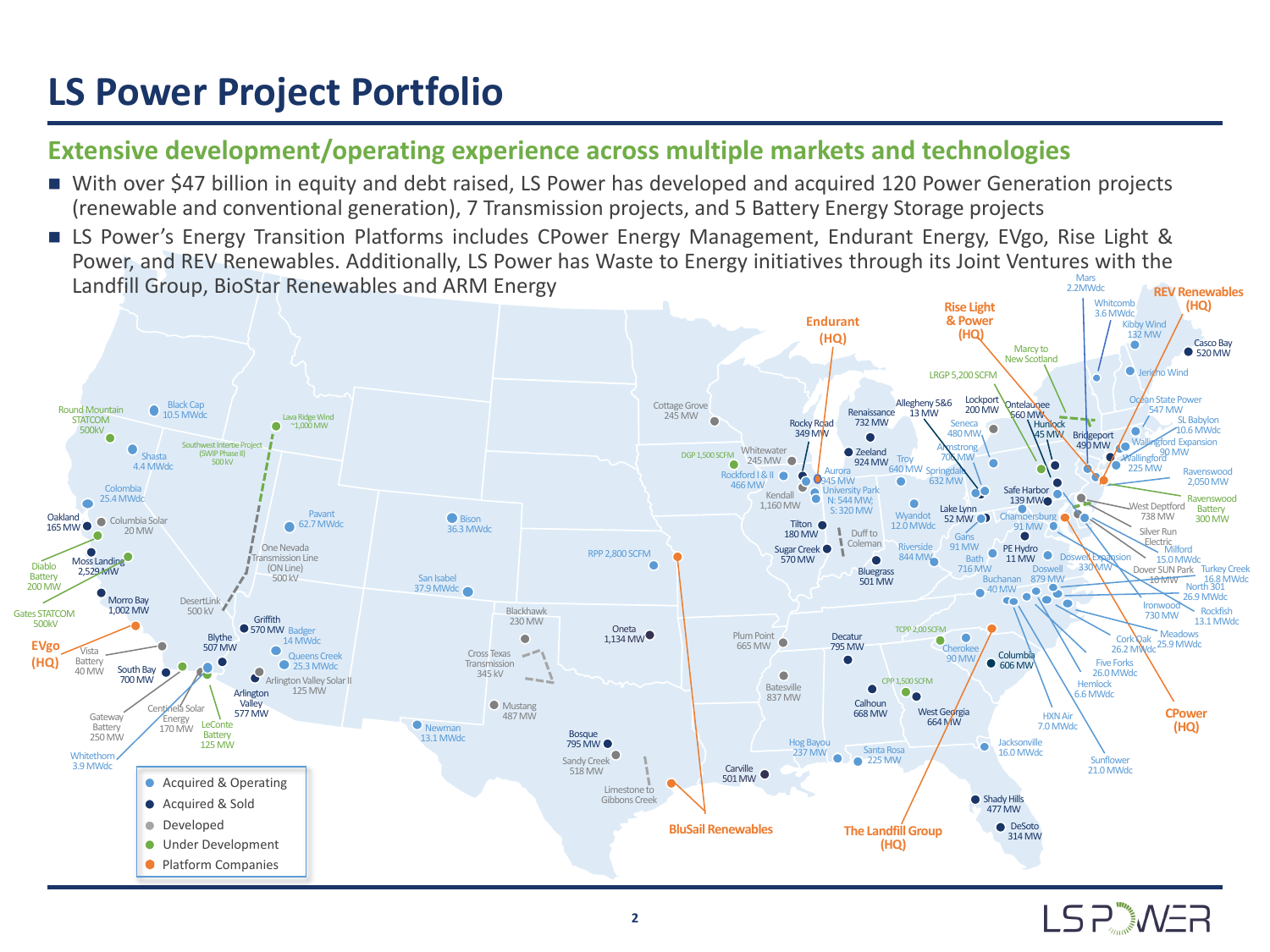- **PJM** continues to use a methodology that was implemented years ago, prior to the introduction of the ELCC that over-states the reliability contribution of Variable Resources
	- –This magnitude of this error was not fully appreciated until PJM started to implement ELCC
- **The accreditation is currently inconsistent with the quantity of CIRs granted in** the executed Interconnection Service Agreements (ISAs)
- This over-accreditation forces load to buy excess MWs that provide no additional reliability to the system
- This over-accreditation overstates the amount of supply available in the BRA, which results in an under-payment of resources that are in fact reliable and capable of delivering all the MWs for which they were accredited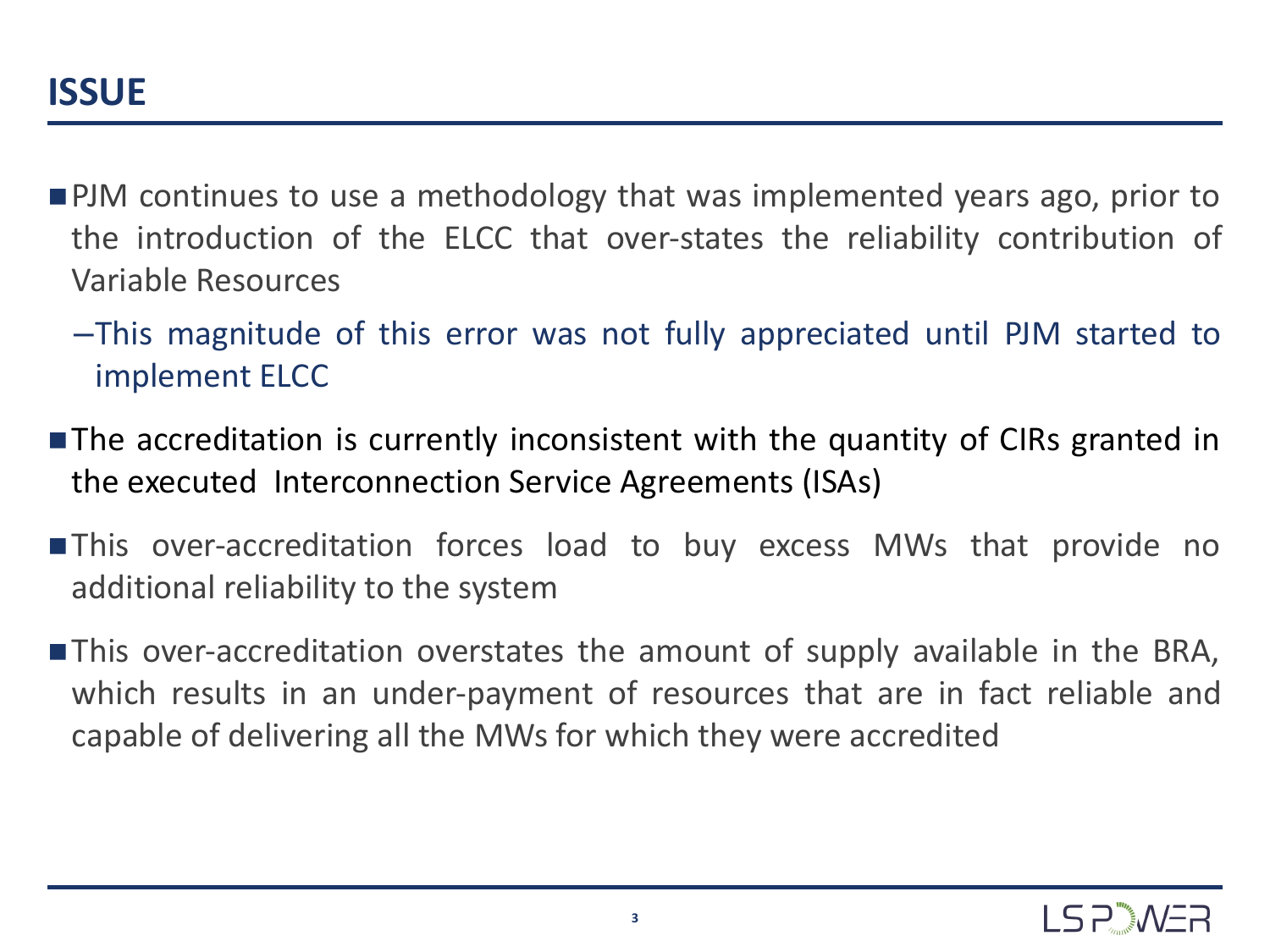### **PJM and LS Agree on the End State Fix but not how to Transition**

- PJM recognizes the issue and proposes to change the interconnection requirement methodology prospectively (the "End State") to determine the peak deliverability and accreditation of Variable Resources, and
- PJM's Transition Proposal is to utilize ~7,295 MW of currently unused transmission capacity ("headroom") and to socialize another ~5 MWs of new transmission upgrades to increase the CIRs for existing Variable Resources which will then make the current accreditation correct
	- –The 7,295 MW of CIR headroom giveaway is equivalent to ~55,000 MW of name plate new wind resources assuming deliverability at 13 % CIR

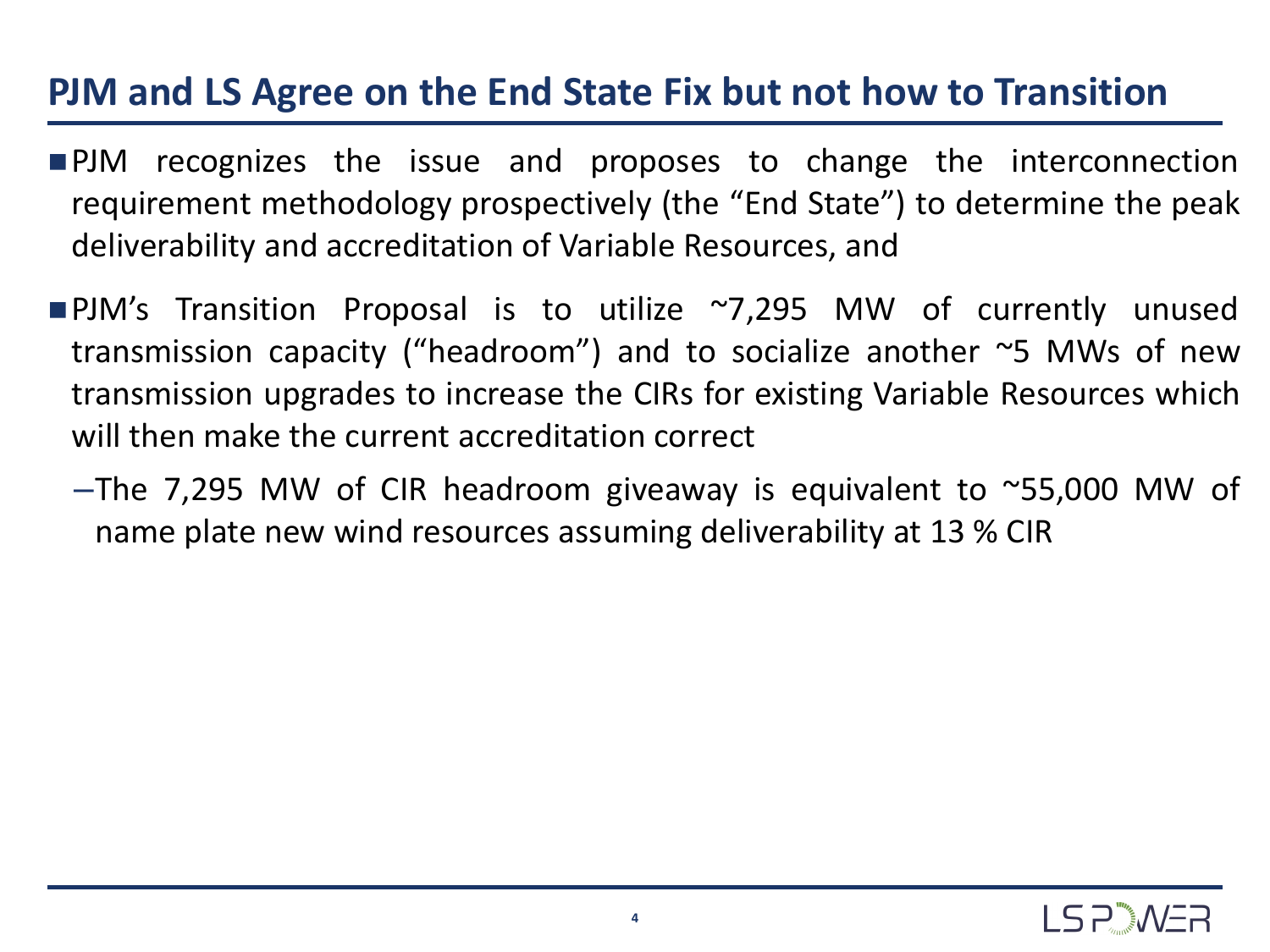# **PJM and LS Agree on the End State Fix but not how to Transition**

- **There is no "free lunch". This allocation of headroom will increase the current estimates of** interconnection costs for others in queue, and also the ongoing state agreement upgrade costs. This occurs because all these efforts assume the same baseline with the same 7295 MW unclaimed. PJM is now estimating the total cost of this **triple count** of utilizing this headroom. Right now there is no information on how these additional costs will be allocated. At any one time, currently, transmission system Base Cases" are used for:
	- –Interconnection Requests/Modifications of Interconnection Requirements
	- –RTEP Reliability Projects
	- –RTEP Market Efficiency Projects
	- –RTEP Supplemental Project Projects
- Considering PJM's Transition Proposal and the new interconnection queue process recently filed with FERC, inclusive of the above, the same Base Cases without the 7,295 MW will have to also be used for:
	- –Providing the headroom to renewable resources with executed ISAs
	- –Fast Lane/Transition Cycle 1 Projects
	- –State Agreement Approach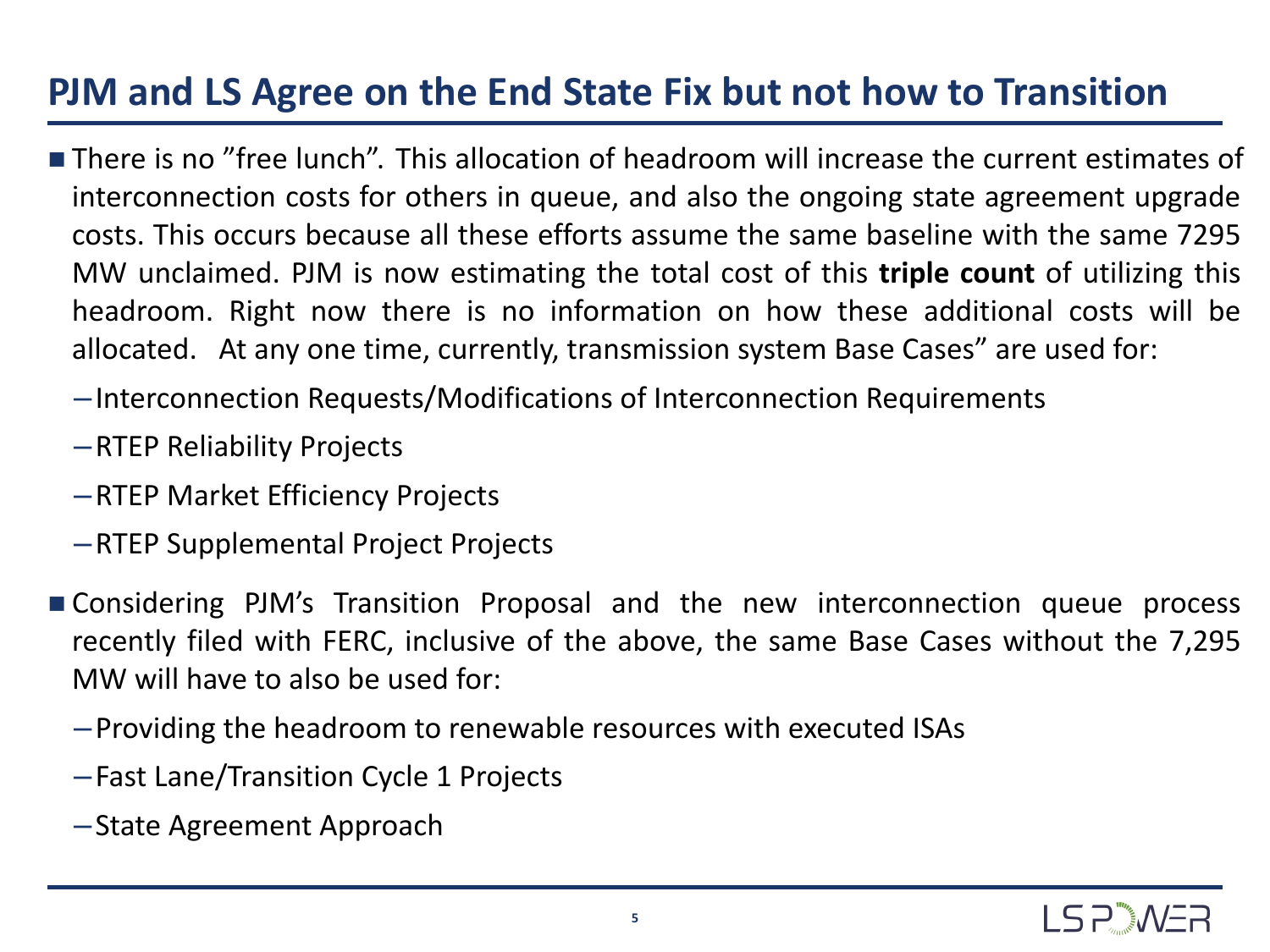## **PJM and LS Agree on the End State Fix but not how to Transition**

- **EXA** is believes that PJM should no longer include in the BRA those MWs that are not deliverable UNTIL the allocation of such headroom and upgrades have been formally approved (as deemed necessary) by the stakeholders and FERC and implemented along with the associated assignment of financial responsibility and the executed ISAs have been amended to reflect the necessary increase in CIRs from, for wind, 13% to either 38% (MAAC) or 52% (RTO) and comparable changes made for solar
- Until that time, the accreditation for resources with executed ISAs should be adjusted to properly limit hourly historic energy recognized to reflect the quantity of CIRs (e.g. 13% for wind) granted in the executed ISAs
- Such end state does not necessarily resolve disagreements on the implementation of the status quo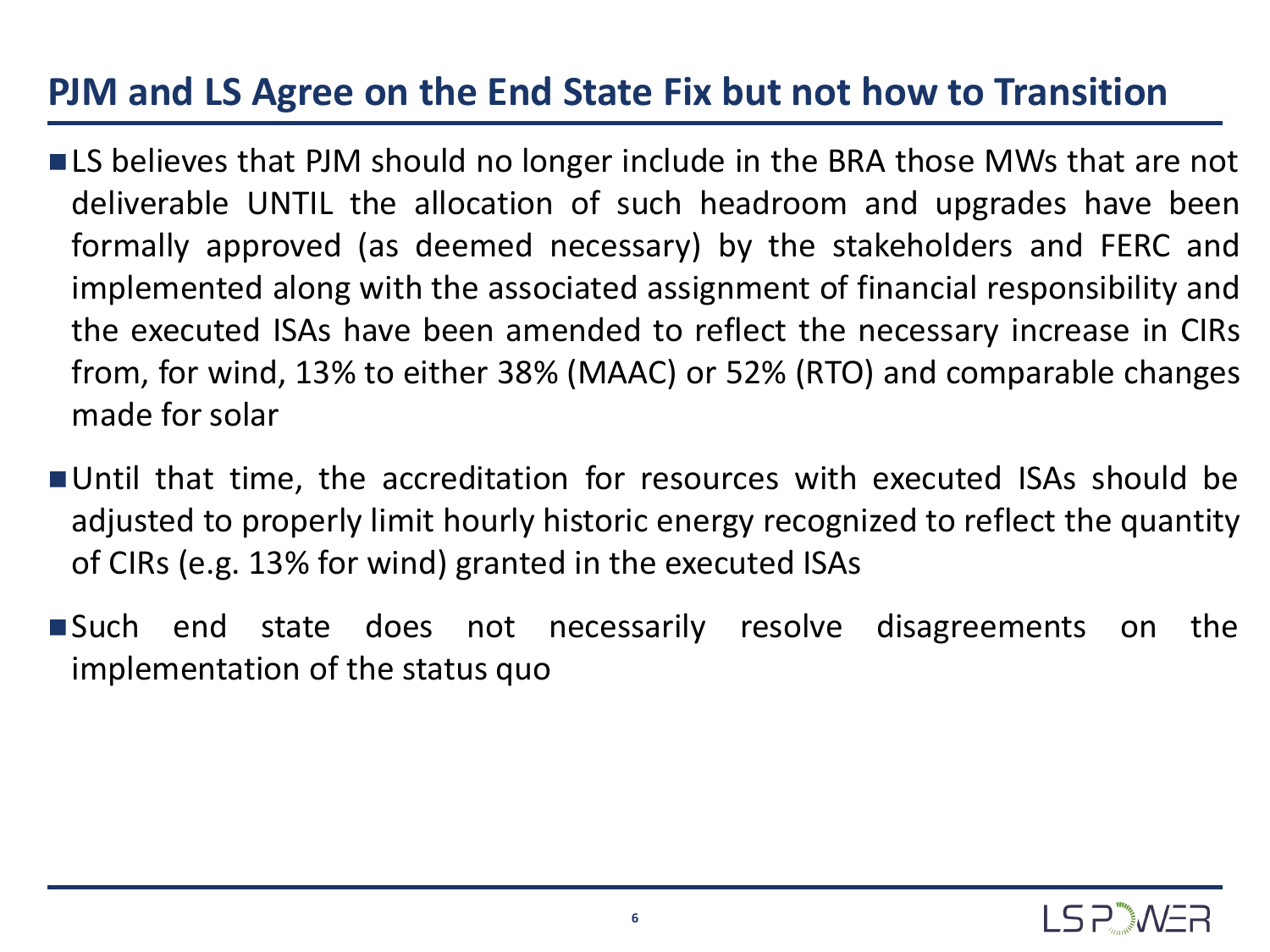# **PJM's Current Accreditation is Inconsistent with ISAs and the RAA**

- –The OATT, the Reliability Assurance Agreement and the ISAs must be viewed holistically
- –They clearly state: "[t]o the extent that any portion of the Customer Facility…is not a Capacity Resource with Capacity Interconnection Rights, such portion of the Customer Facility shall be an Energy Resource"
	- That is, energy produced in excess of a resource's CIRs should not be included in the accreditation methodology (which it currently is through the use of averaging)
		- The energy in excess of CIRs as an Energy Resource is defined as "not Capacity" should be not be treated as is "output" under RAA Schedule 9.1 for accreditation
	- The salient issue is that PJM is interpreting its core documents to permit energy produced in excess of a resource's CIRs in the accreditation methodology on the basis that "output" is not defined in its core documents
	- LS believes that just because "output" is not explicitly defined, it must be given meaning consistent with the rest of the Tariff and ISA—Section 2.1a of ISAs, Schedule 9 and Schedule 10. This is basic Tariff interpretation.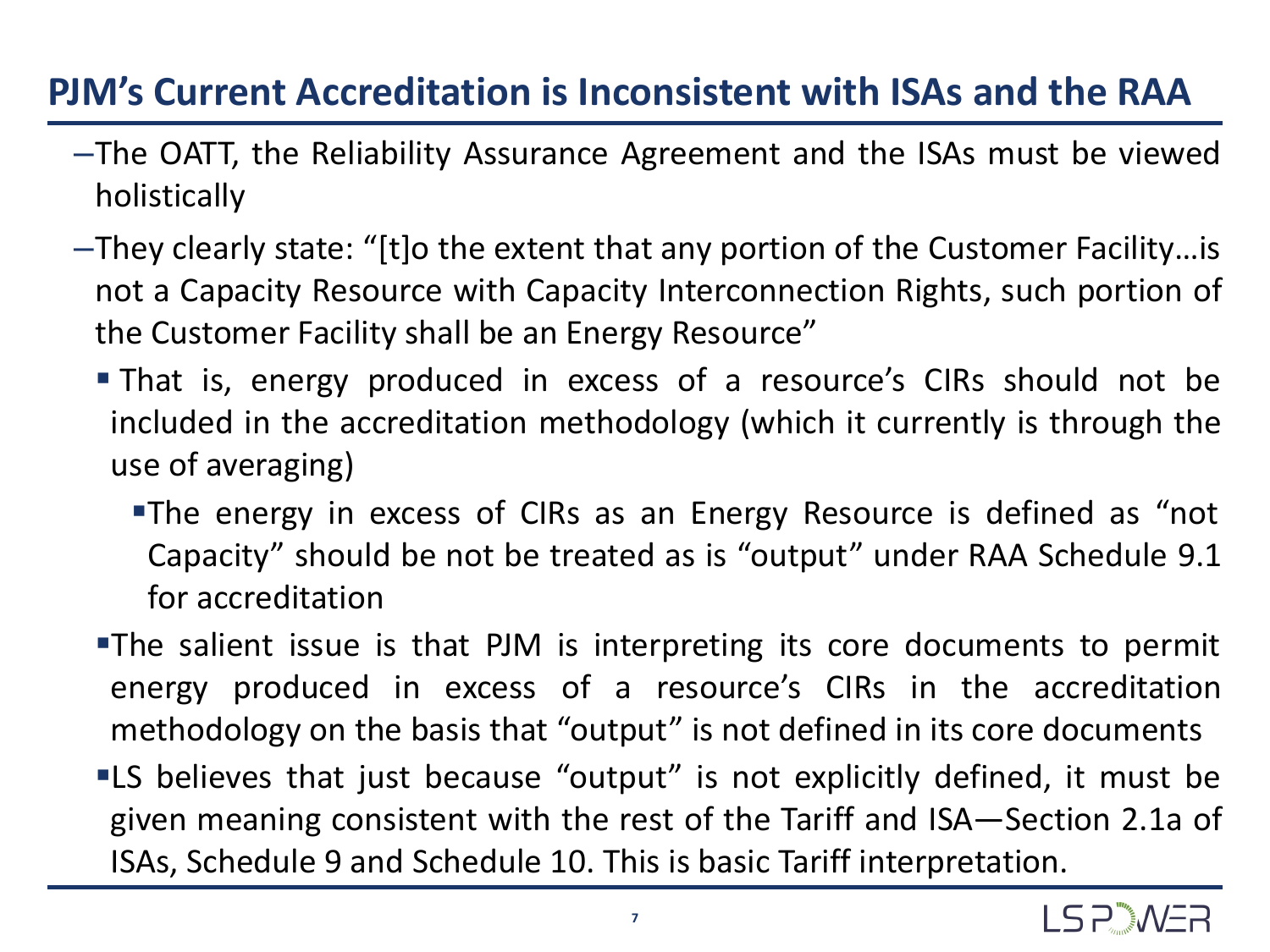- ■Thermal Resource A is awarded 100 MWs of CIRs. It can produce 110 MWs in the winter and 100 MWs in the Summer. Its accreditation is limited to 100MWs – the amount of CIRs it is awarded even if it produced (or could produce) 110 MW in every hour. (And it will be further derated in the conversion of its ICAP to UCAP based on its EFORd)
- Wind Resource B is awarded 13 MWs of CIRs. Currently all of its production, up to 100 MWs is included in its accreditation under ELCC, even though all output above 13 MWs is from an Energy Resource.
- ■PJM is proposing to "fix" this problem by allocating existing headroom and making some upgrades to enable Wind Resource B to deliver up to 38 (MAAC) or 52 MW (PJM West). This will be done prior to consideration of the requirements of any other resources in the queue.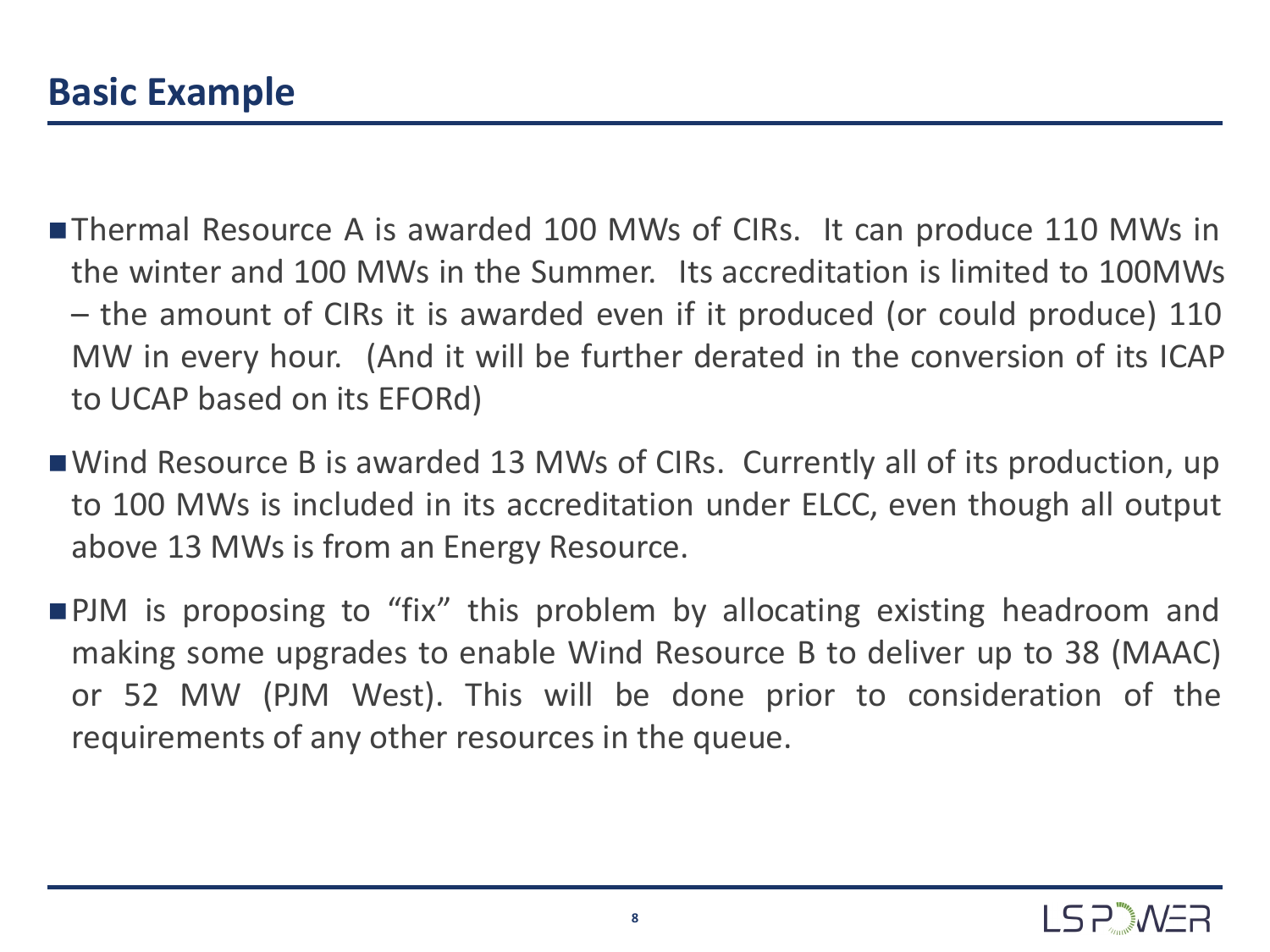## **Other Considerations**

- The headroom (or related effective use of the transmission network) will essentially be taken away from the resources in the interconnection queue or others who could have potentially utilized the headroom to reduce their interconnection costs
	- –The existing Variable Resources with ISAs are bumped to the front of the interconnection queue and apparently give first call on this headroom regardless of other uses for this capability assumed by PJM.
- In addition, each executed ISA will need to be revised to reflect the increase in CIRs, with appropriate authorization as needed, e.g. a FERC filing
- $\blacksquare$  In addition to the over-accreditation using the previous example, note the inequity if PJM allocates existing headroom (some of which Resource A may actually have helped create) solely to Resource B because of its fuel source.
	- –PJM's proposal will in fact allocate ALL of this existing headroom to preferred resources instead of to all resources
	- –This preferential treatment can be avoided if PJM instead follows its existing rules and requires the Variable Resource to pay for upgrades to make its output equal to its CIRs
	- –Some unknown portion of this headroom may also impact state agreement approach costs as well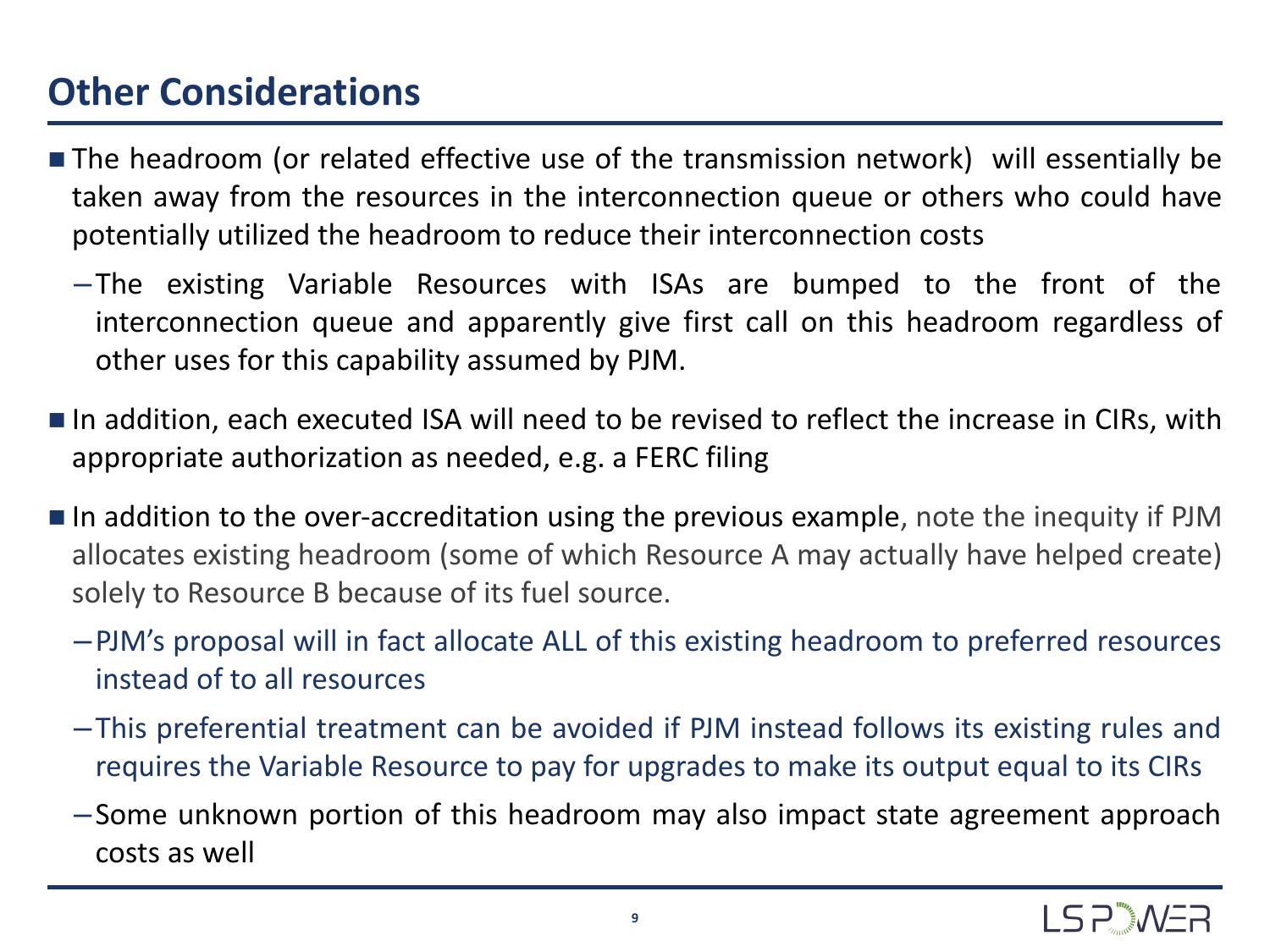### **LS Power Transition Proposal**

- It is almost impossible to achieve the allocation of existing headroom/and or the build out of necessary upgrades in time to make the current accreditation correct for the June BRA
	- –Therefore, the "virtual" MWs will continue to participate in the BRA causing the same impacts as discussed earlier
- Therefore, LS Power originally proposed that PJM immediately correct the overaccreditation of the Variable Resources to maintain the competiveness of the June BRA but PJM ignored our concern. Given the timing concerns, LS Power again makes requests PJM to immediately correct the over-accreditation to maintain the competitiveness of the Dec, 2022 BRA
	- –This means reducing each Variable Resource's capacity offer by eliminating output in excess of its CIRs award from the calculation of its accreditation
- The accreditation can be restored -- e.g. increased, because the output would now be deliverable via the additional CIRs awarded -- if and when FERC accepts PJM's proposed allocation/upgrade changes and PJM completes the allocation of transmission upgrades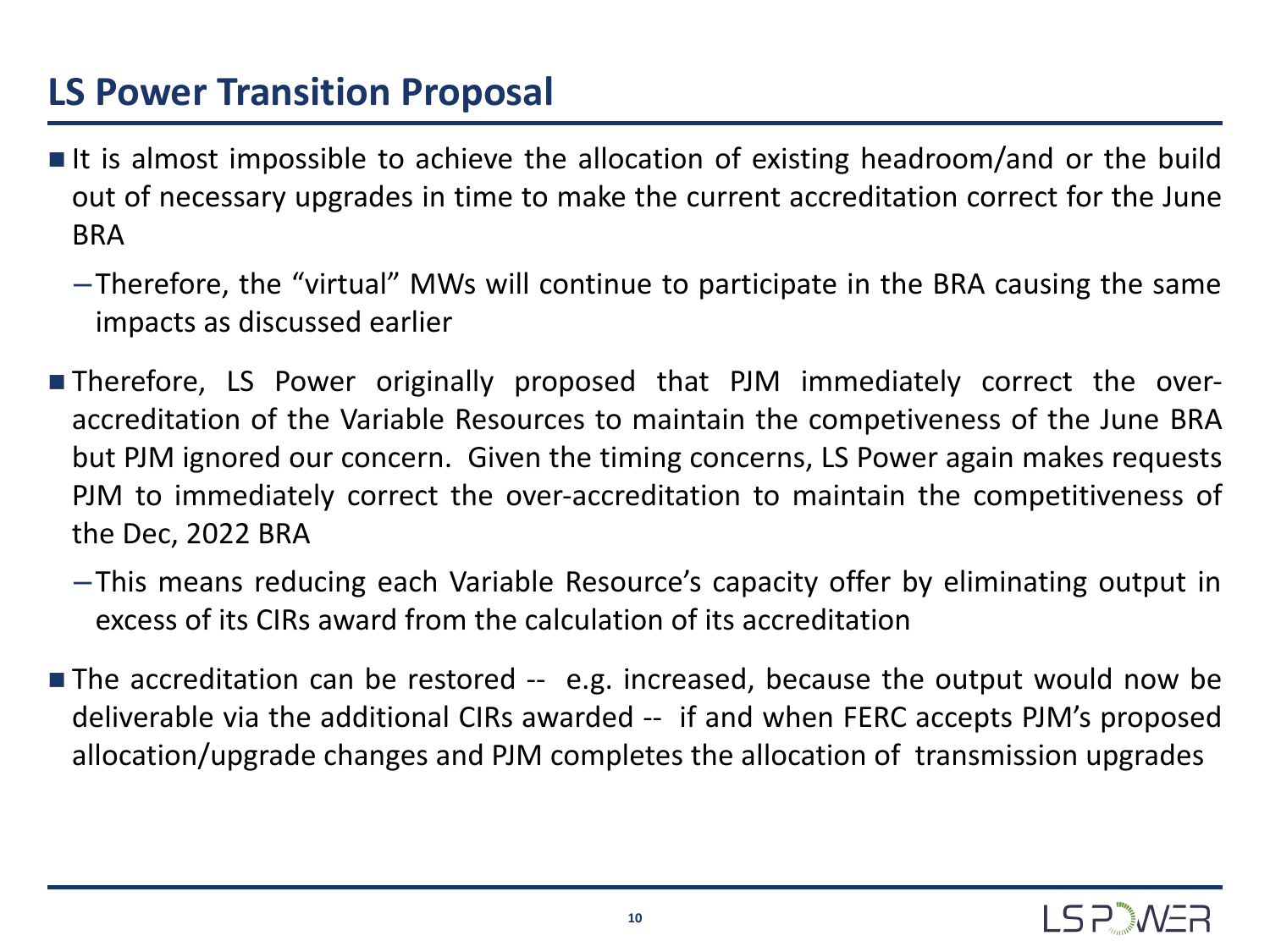# PJM End State Proposal